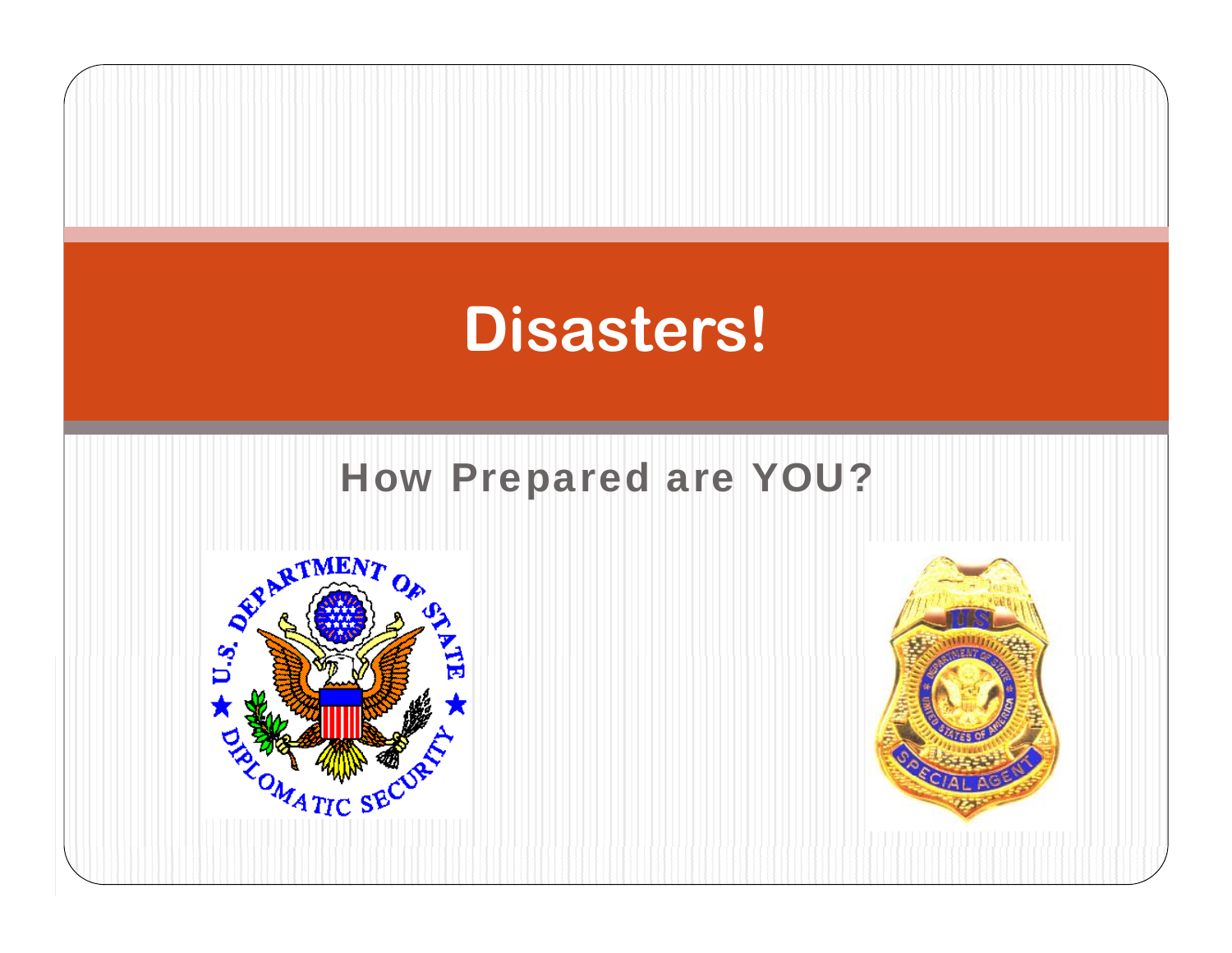### Have a System

- Good preparedness involves having yours plans and assignments in place BEFORE you have an actual emergency
- Does your Mission have an Emergency Action Committee?

 In U.S. Embassies – EAC is chaired by the Deputy Chief of Mission, also includes all section heads and other USG agencies resident at Post.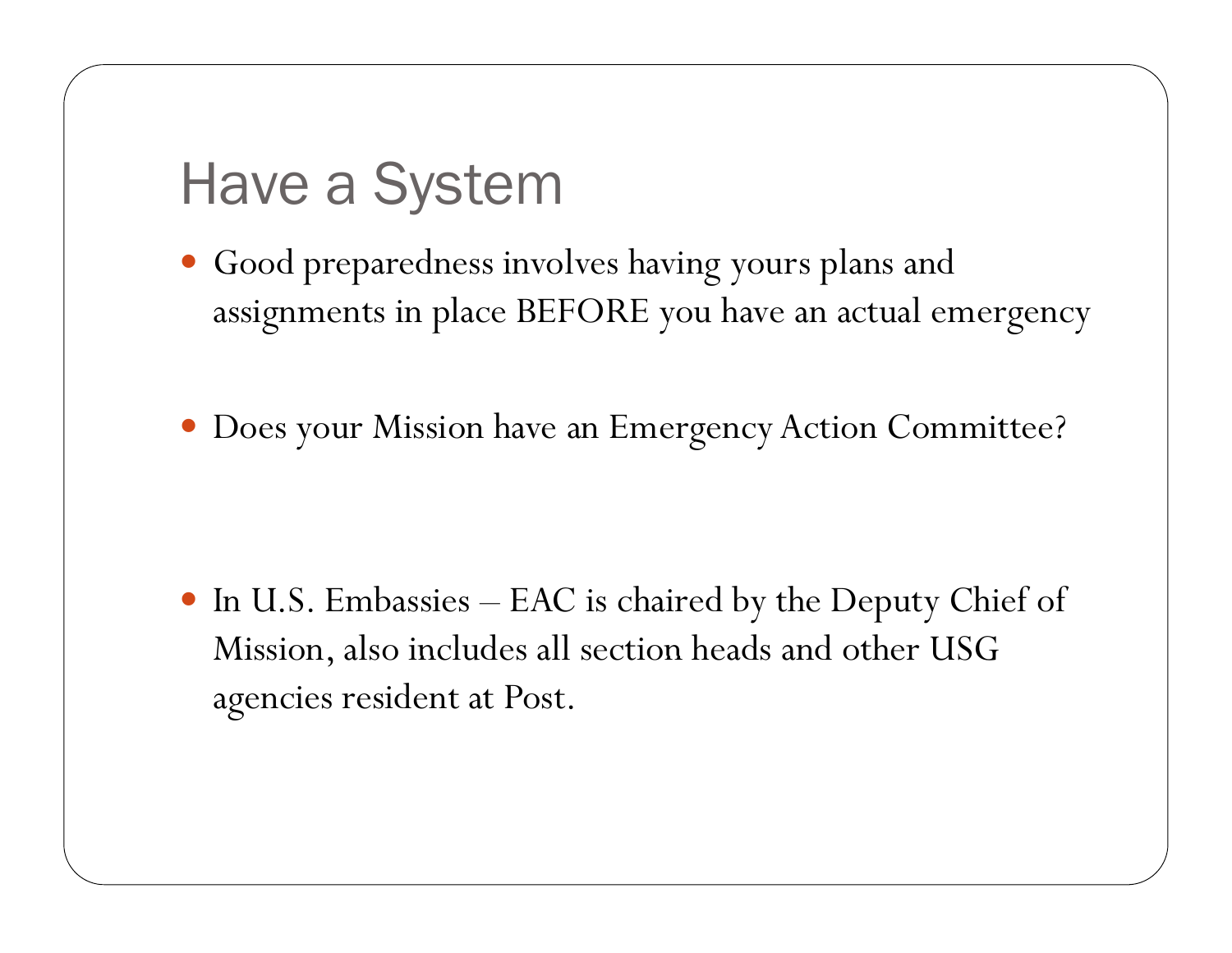## What crisis' are you prepared for?

- Fire
- $\bullet$  Flood
- Earthquake
- $\bullet$ Power failure
- Volcano
- Weapon of mass destruction/chem-Bio
- $\bullet$ Terrorist acts
- Kidnapping
- Mass casualty?
- Collapse of local authority
- A combination of two or more?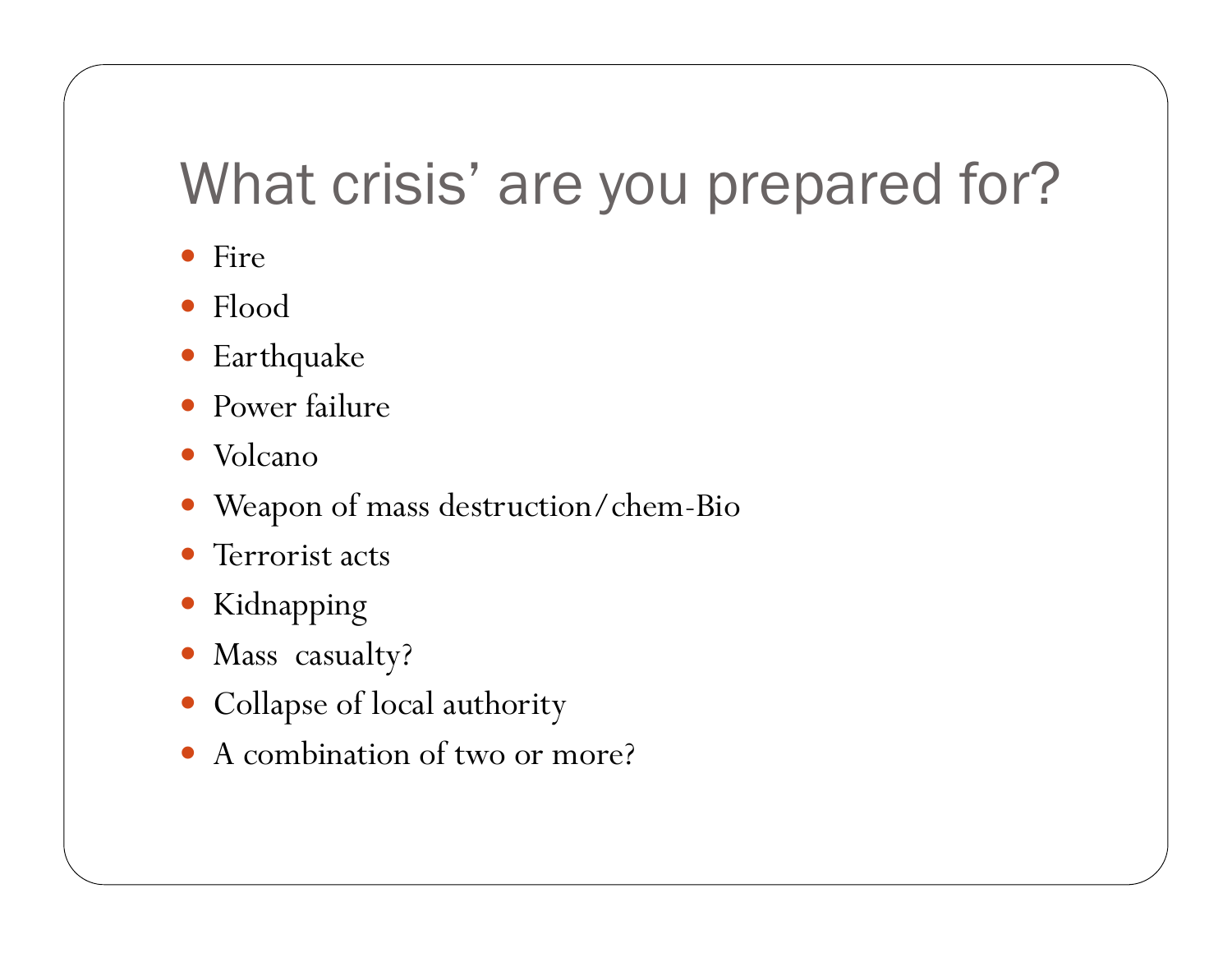## Emergency Action Plans

- Unclassified is best
- Collaborative efforts mean more to the collective
- Every employee should know the EAP!
- EAPs apply to more than just employees  $\sim$
- 0 Families
- 0 Citizen nationals
- Possible 3 . Possible 3<sup>rd</sup> country nationals?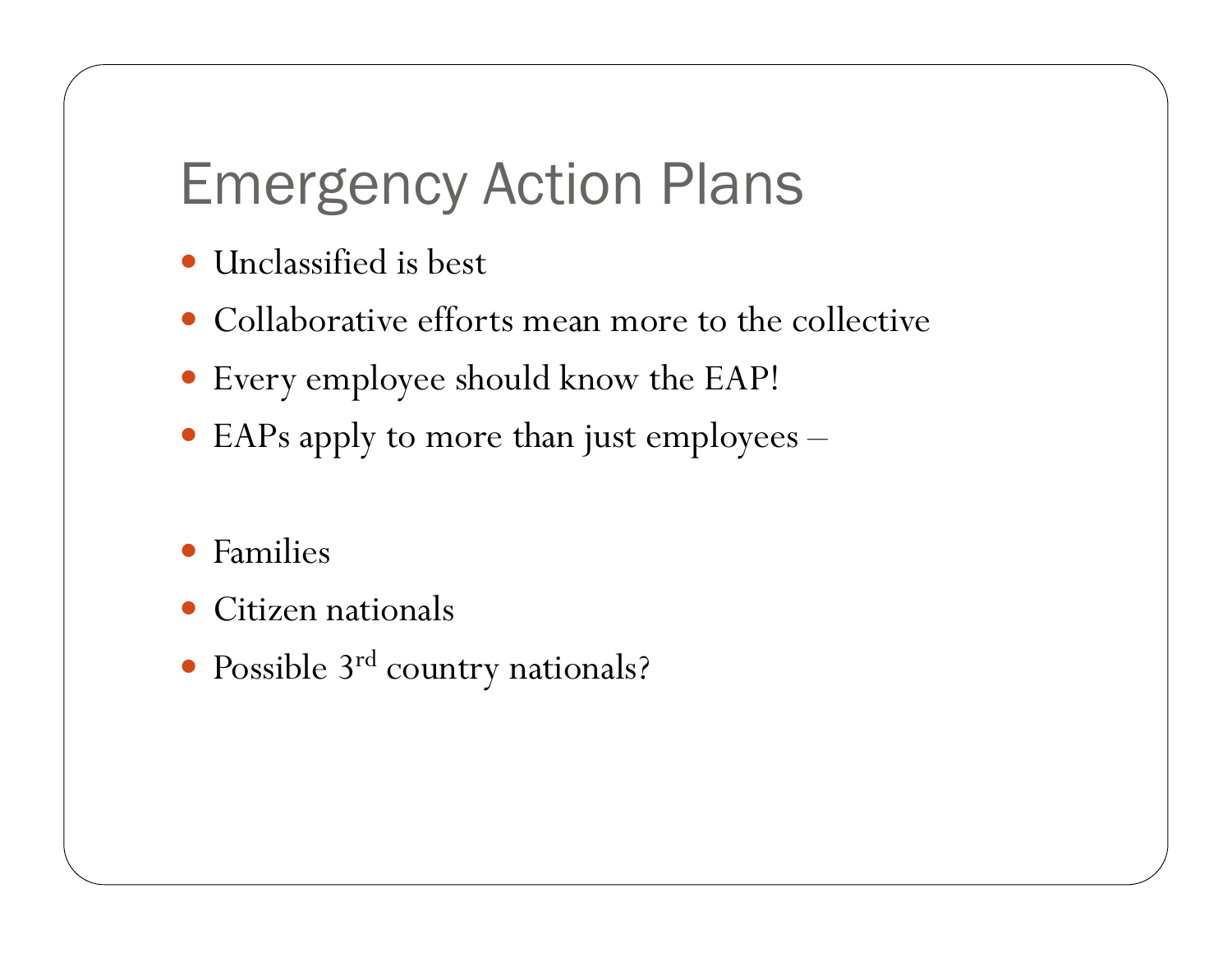### Know Your Role

- All EAC members should know their responsibilities before an event.
- Lists of contacts and outside resources should be verified and updated regularly.
- All action plans should also be known back at the Ministry.
- Establish an incident command system – who can make decisions if the COM or EAC Chair are out of touch or incapacitated?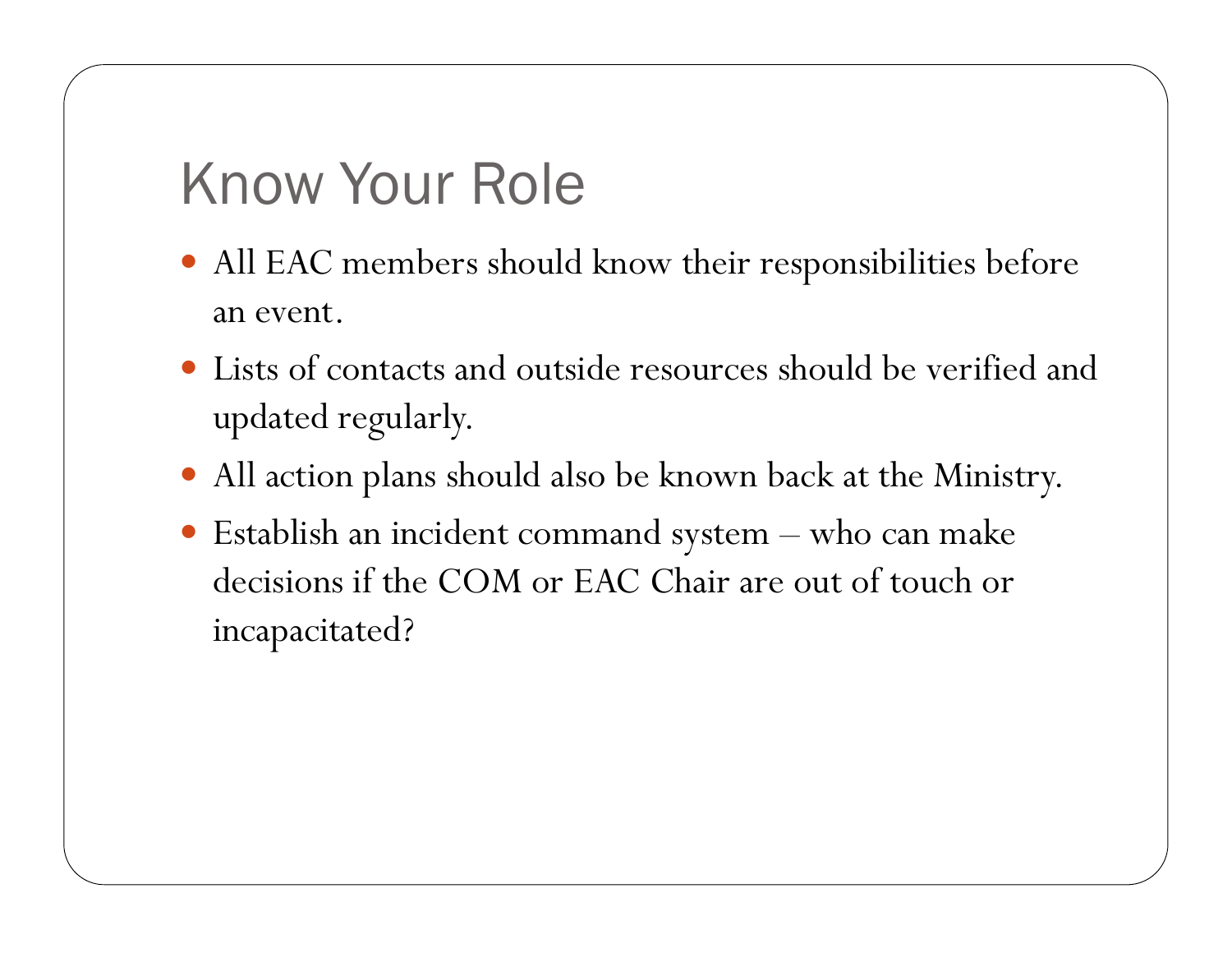#### Pre-positioned

- Water
- Medical supplies
- Excavation tools
- Fire suppression tools
- Communications equipment
- Where is your Command Center? Do you have an alternate Command Center? Is the alternate off site? (we recommend)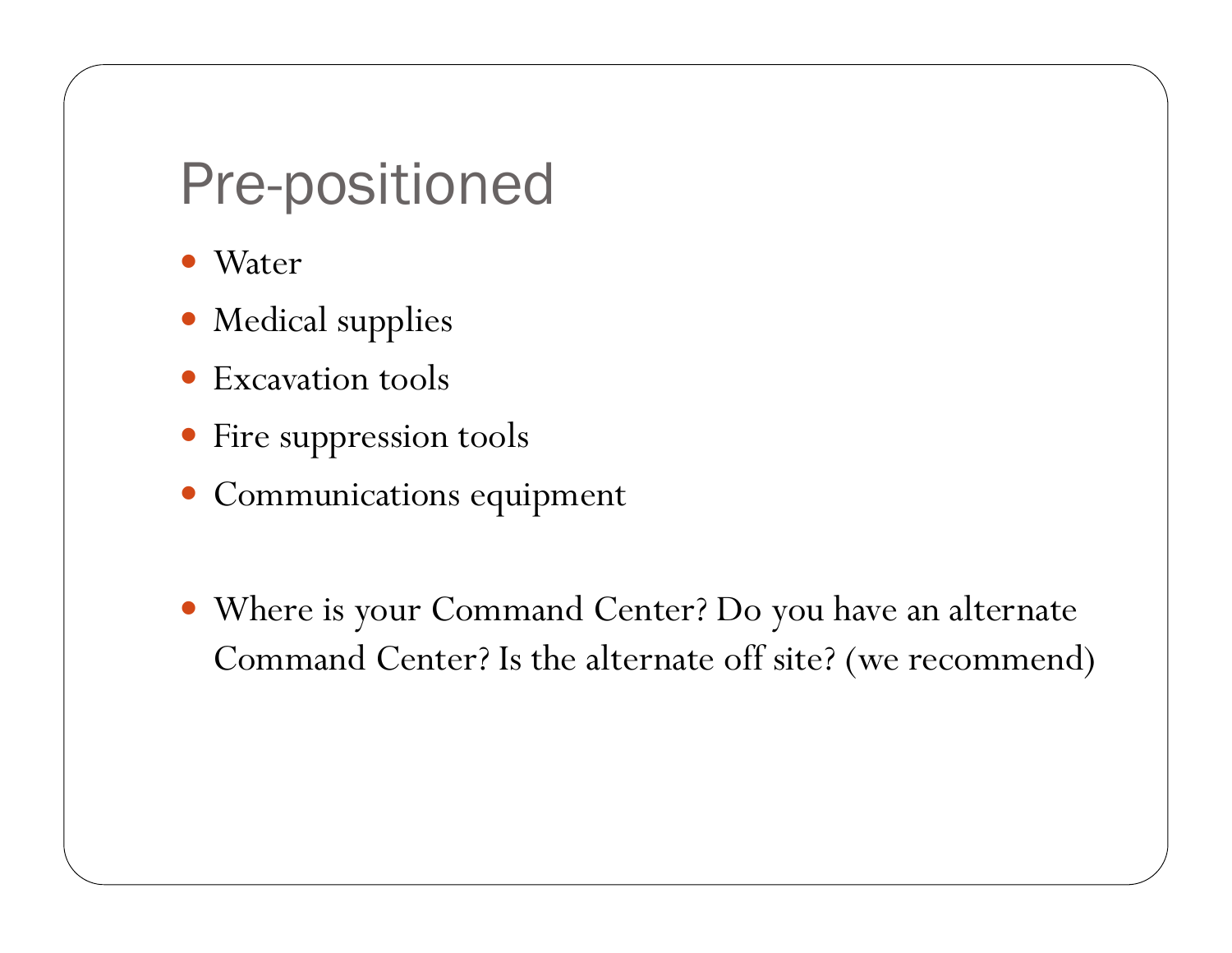# WHERE?

- Closest Police, Fire, Hospital?
- Airports and their capabilities (trains too). Routes? Alternate routes? (Watch out for choke points!)
- Building water cut-off?
- Building gas cut-off?
- Building electrical cur-off?
- HVAC cut-offs (for chem-bio incident)
- $\bullet$  THIS APPLIES TO YOUR RESIDENCE AS WELL AS YOUR PLACE OF WORK.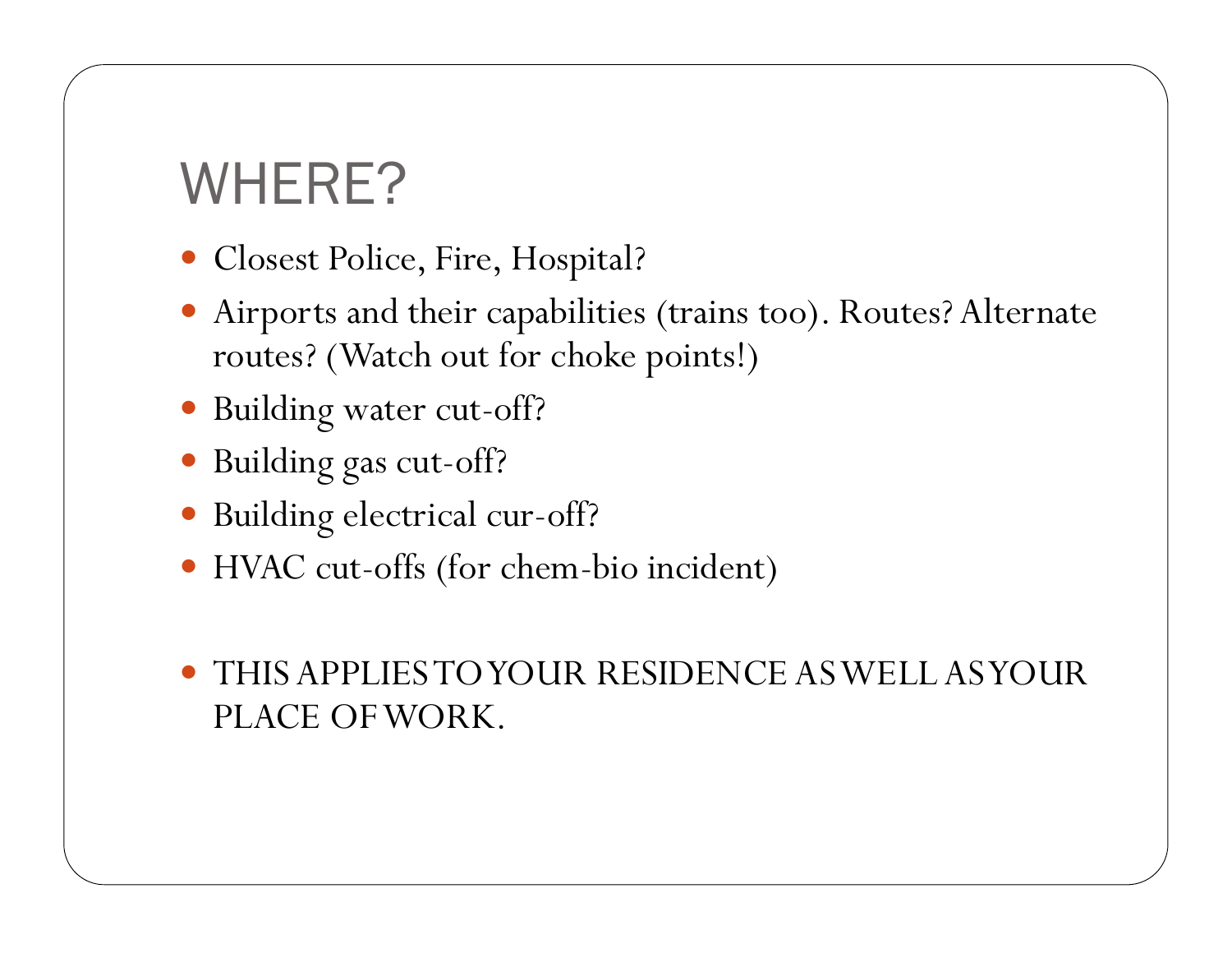### TRIPWIRES

- What are the circumstances that will drive your decision making?
- Best to sort them out before a crisis.
- Are they mandatory, or a starting point for discussion?
- Tripwires can become passe' based on longer term threat, then you can find yourself establishing ever riskier ones.
- It does no good to have these, if you are not going to followthrough with action.
- Tripwires can go in reverse as well as forward…..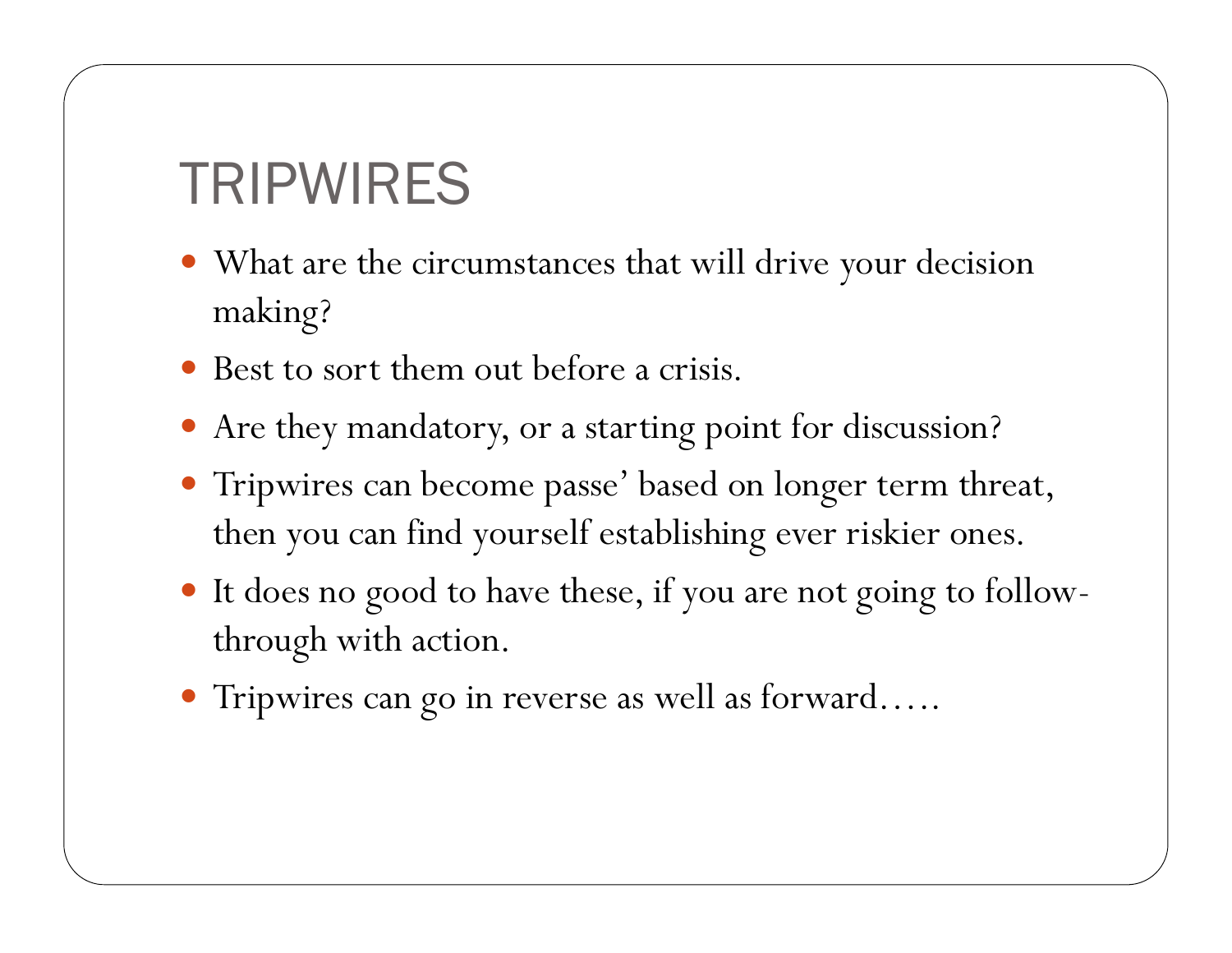# PRACTICE/PRACTICE/PRACTICE

- DRILLS:
- Fire/Evacuation/Rally points
- Duck and Cover
- Emergency Medical
- Phone tree/ notifications (do you have an alternative to phones?)
- DRILLS MUST BE MISSION WIDE AND SUPPORTED BY THE FRONT OFFICE – PEOPLE MUST TAKE THEM SERIOUSLY!